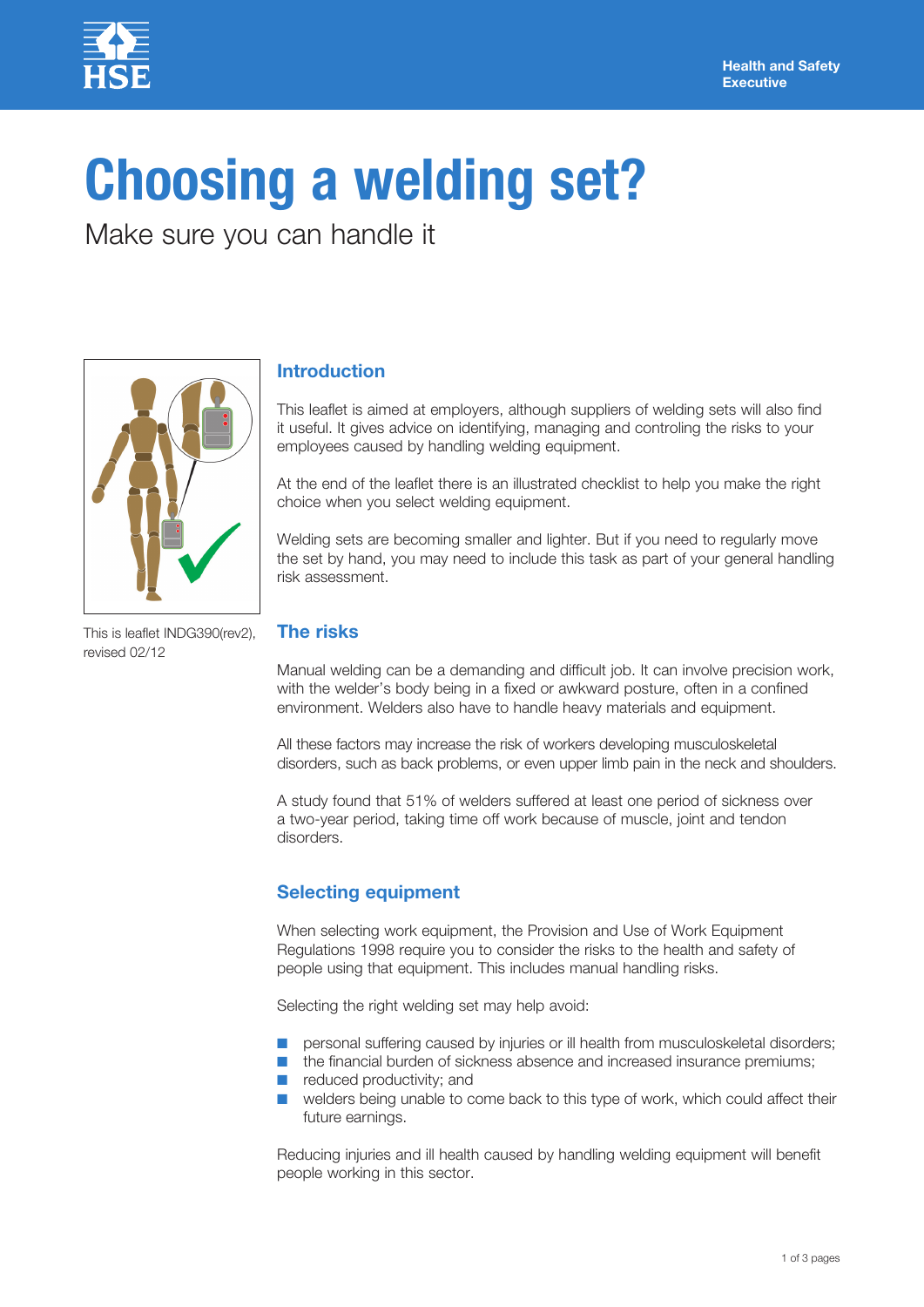Here are some design features to look at when deciding between welding sets with the same power output:

- Do you have to carry the set? Consider controlled pushing or pulling of the set instead of lifting and carrying.
- How easily can you grasp the set?
- Are the handles suitable?
- Can you hold the set close to the body (avoid sharp corners, jagged edges, rough surfaces etc)?
- Is it well balanced?

Also consider:

- handle orientation:
- ease of pushing/pulling:
- axle types:
- size of wheels:
- wear and maintenance of wheels/tyres:
- effect of torch, wire feed, hoses, gas bottles etc on the handling characteristics of the welding set.

The checklist in this leaflet will help you select the right welding set.

#### **Want to know more?**

*Getting to grips with manual handling: A short guide* Leaflet INDG143(rev2) HSE Books 2004 (priced packs of 10 ISBN 978 0 7176 2828 5) www.hse.gov.uk/pubns/indg143.pdf

*Manual handling assessment charts* Leaflet INDG383 HSE Books 2003 (priced packs of 10 ISBN 978 0 7176 2741 7) www.hse.gov.uk/pubns/indg383.pdf

*Manual handling. Manual Handling Operations Regulations 1992 (as amended). Guidance on Regulations* L23 (Third edition) HSE Books 2004 ISBN 978 0 7176 2823 0 www.hse.gov.uk/pubns/books/l23.htm

There is also advice on HSE's website at www.hse.gov.uk/msd and at www.hse.gov.uk/welding/index.htm.

#### **Further information**

For information about health and safety, or to report inconsistencies or inaccuracies in this guidance, visit www.hse.gov.uk/. You can view HSE guidance online and order priced publications from the website. HSE priced publications are also available from bookshops.

#### **This document contains notes on good practice which are not compulsory but which you may find helpful in considering what you need to do.**

This leaflet is available in priced packs from HSE Books ISBN 978 0 7176 6499 3. A web version can be found at www.hse.gov.uk/pubns/indg390.pdf.

*© Crown copyright* If you wish to reuse this information visit www.hse.gov.uk/ copyright.htm for details. First published 02/12.